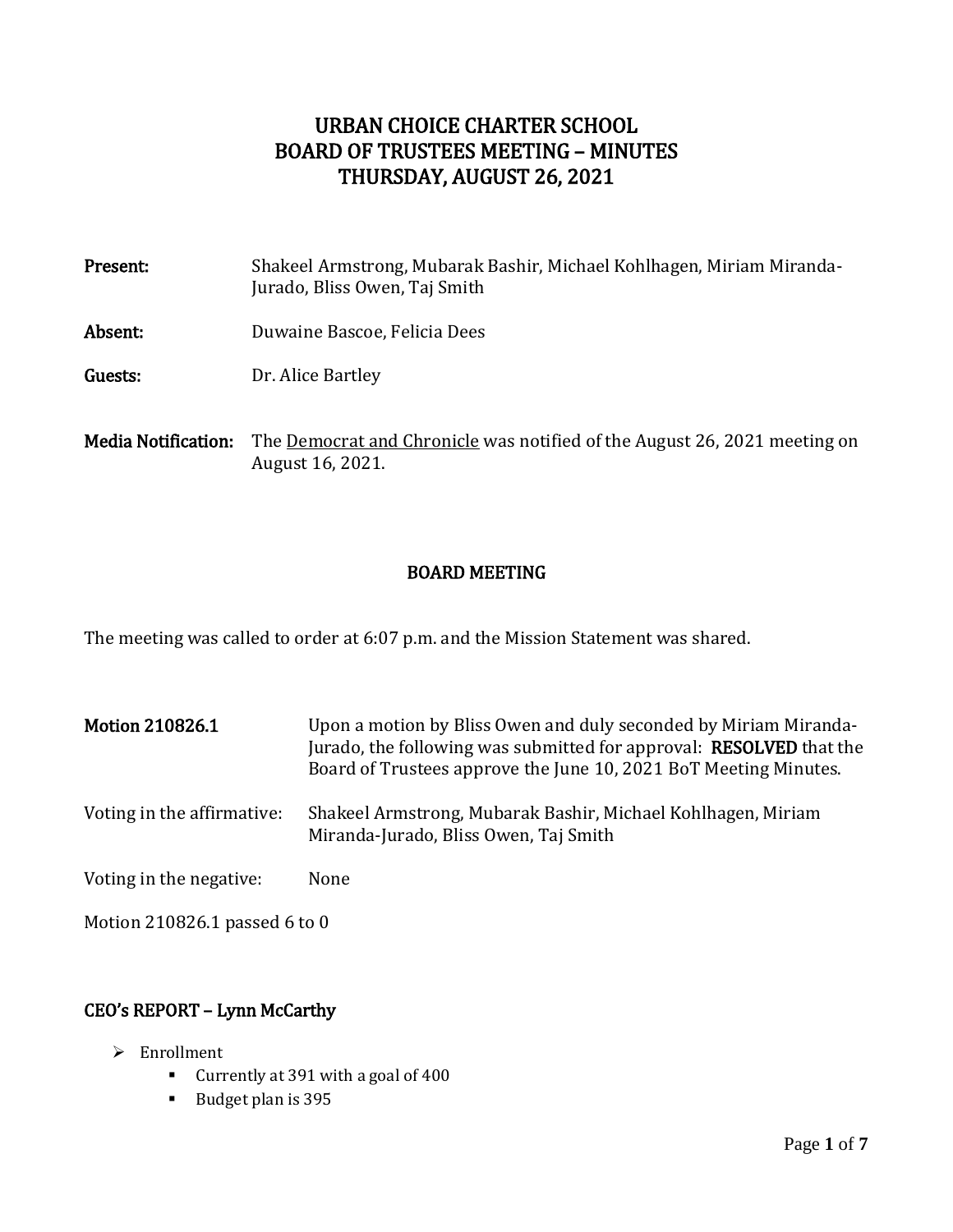- Wait list is strong
- **Enrollment offers extended at this time** 
	- $\checkmark$  Four kindergarten students have accepted with need for paperwork completion
- Siblings of accepted kindergarten students move up in the lottery
- $\triangleright$  Received challenging message from the Rochester City School District just before the start of the meeting
	- Due to transportation issues, our bell hours might be changed at this late date (from 8:30 a.m. - 3:30 p.m. to 9:00 a.m. – 4:00 p.m.)
- $\triangleright$  Title applications were submitted due on 8/31/21
- $\triangleright$  PPP loan forgiveness was submitted and is in the second stage of review with one more stage before finalized – appears that the loan should be forgiven
- $\triangleright$  TEDS training for the Terra project set for 8/31, 9/1 and 9/2
- $\triangleright$  CEI sponsored a retreat in Buffalo, NY with the UCCS Leadership Team was an exceptional experience
	- Worked on a number of initiatives
- $\triangleright$  Professional Development plan was created with input from UCCS staff
- $\triangleright$  Our Shared Vision was presented to the board and staff
- $\triangleright$  Leadership Team organizational chart and duties/responsibilities shared
- $\blacktriangleright$  Leadership team and staff reporting lines shared
- $\triangleright$  UCCS + CEI = Partnership
- $\triangleright$  Overview shared of where UCCS was a year ago and current status
- $\triangleright$  Overall school performance gains shared
- $\triangleright$  Actions implemented for future gains shared
- $\triangleright$  ACT: Accountability Communication Transformation
- $\triangleright$  Key Design Elements:
	- 1. Supportive Educational Environment
	- 2. Rich, Rigorous, Engaging Curriculum
	- 3. Extended Learning Opportunities
	- 4. Authentic Family Involvement
	- 5. Data Informed Instruction
	- 6. Focused Professional Development
	- 7. School Culture

### Chris Vernon

- $\triangleright$  Urgency for gains
- $\triangleright$  Encouraging staff to make the most of every moment
- $\triangleright$  Responsive to data teaching based on collection of data
- $\triangleright$  Important to think about moving forward cannot go back
- $\triangleright$  Prioritizing learning
- $\triangleright$  Creating plans to accelerate
- $\triangleright$  Building bridges where needed
- > Engagement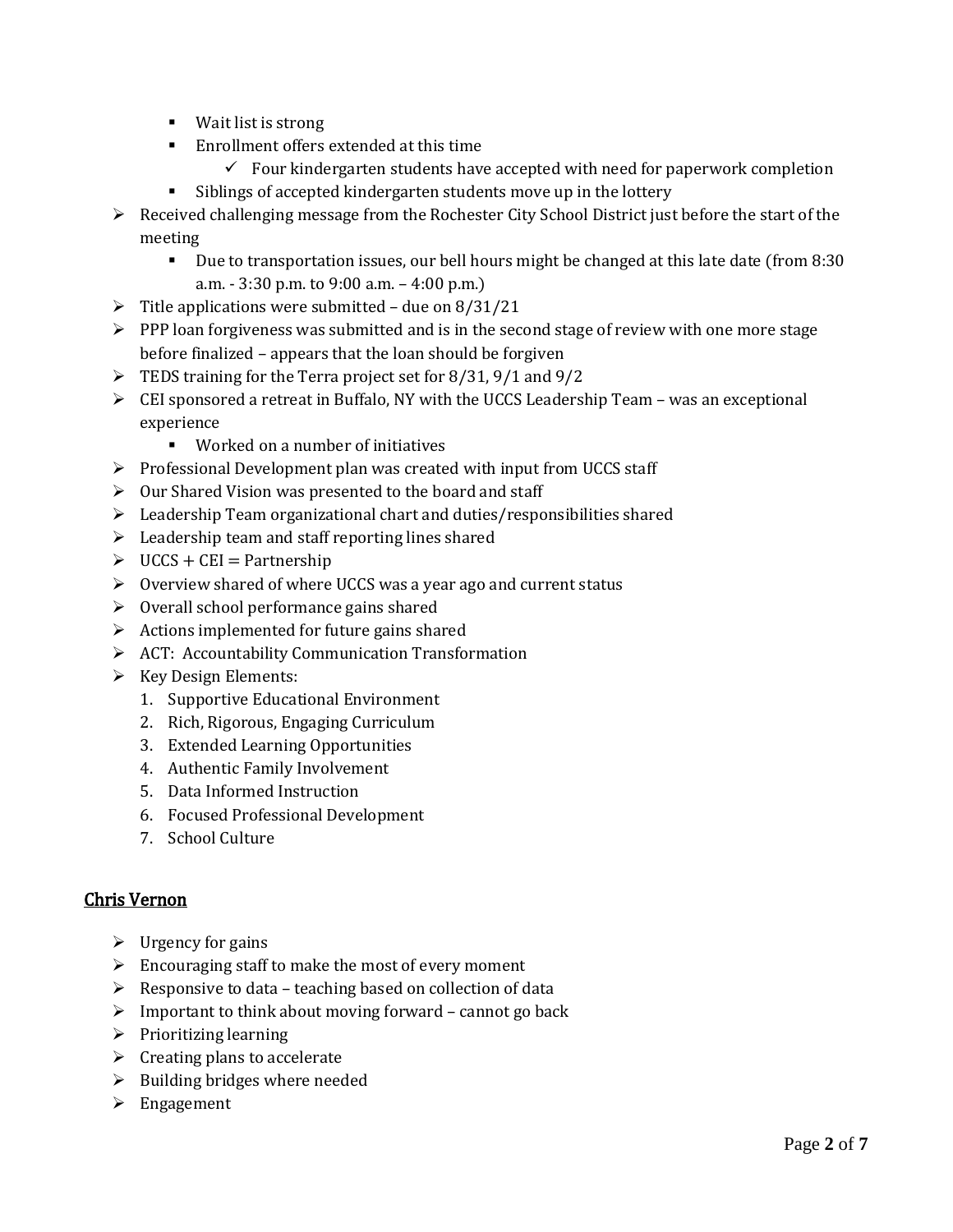- $\triangleright$  Planning for our students: knowledge, articulate, literate, confidence for finding their voices
- $\triangleright$  High priority solid foundational skills
	- Too many students cannot read at the level expected
	- Need solid foundational skills for K-2
	- Phonics program training planned for Professional Development next week Science of Reading
	- **Lesson planning and preparation**
	- Improving skill level grade level focus with scaffolding and personalized instruction to fill gaps and provide balance
	- Wit and Wisdom and Eureka curriculum
	- **Introducing Spire a reading intervention program**
	- Amplify science curriculum for grades 5-8

### Kelly Walker

- $\triangleright$  Training with CEI
	- Co-teaching models (three new models)
	- **Teachers and TAs working together**
	- Rules of engagement with teachers
	- **Trauma training reviewed with staff**
	- **Self-reflection and engagement**
	- **Spire shared with RtI and SPED teachers**

### Carl Parris

- $\triangleright$  Culture and climate environment and connections
	- **Positioned to serve our students**
	- Sponsored a trip for staff members to visit the neighborhoods we serve
	- **Establishing a healthy mindset vs. a fixed mindset** 
		- $\checkmark$  Well-being
		- $\checkmark$  Trauma informed
		- $\checkmark$  Balance do not remain in the pandemic mindset
	- **Student Success Team supporting students and staff** 
		- $\checkmark$  Academics, attendance, social emotional, behavior
		- $\checkmark$  Support teachers
			- Establishing roles
			- Setting clear expectations
			- Strong classroom culture workshop
			- Setting the conditions for the building
			- How to have healthy conversations with parents
			- Sense of urgency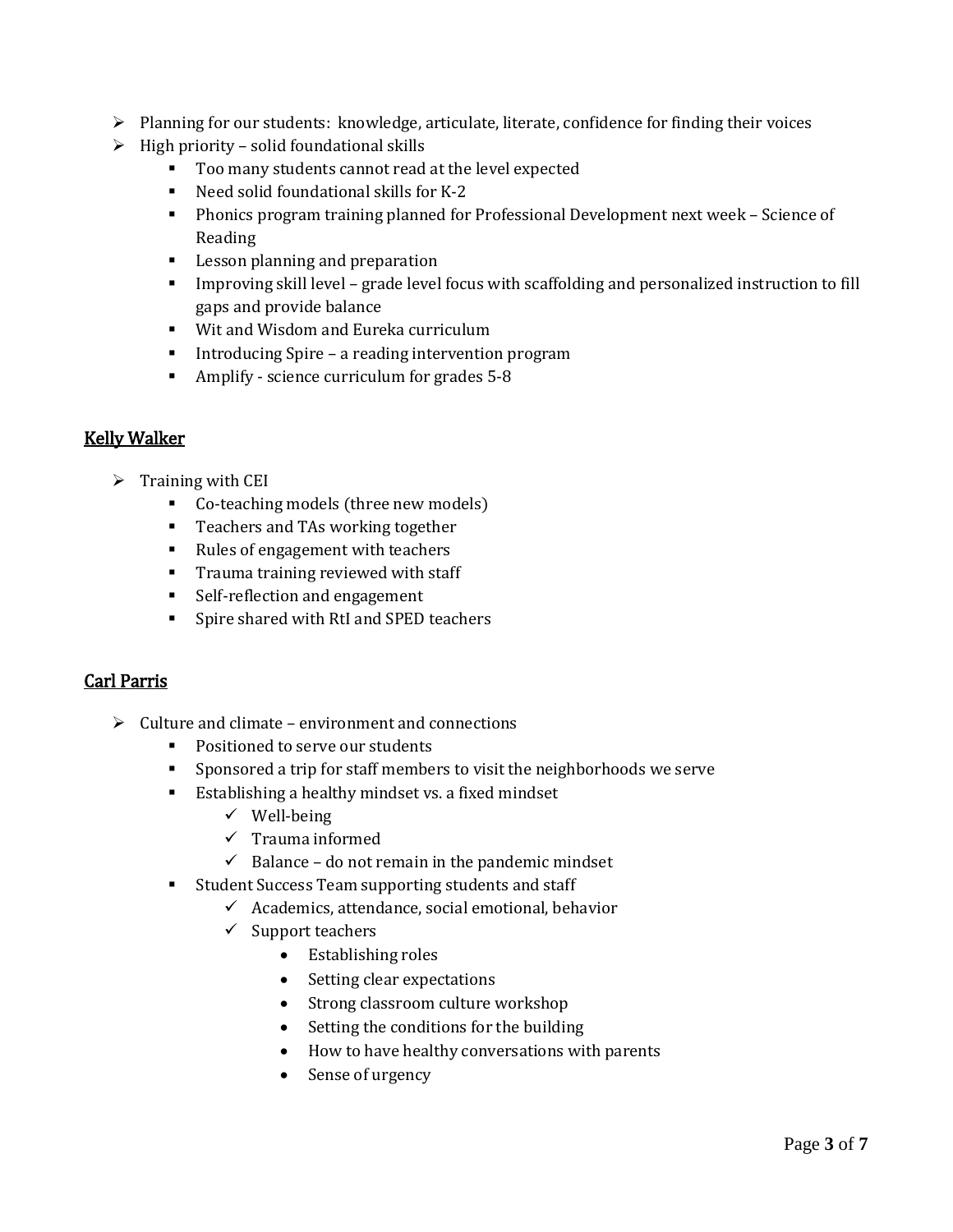Help the students succeed and ensure that we will earn a five year re-charter so we continue with our students

## Michael Samuel

- $\triangleright$  Toured the urban areas of our city with staff
	- Shared current data related to our families: living in poverty, single-parent households, housing insecurity
	- Ended the tour in the northeast quadrant of Rochester
- $\triangleright$  Parent and Student Engagement research and data confirms that it is a priority
	- Implemented teams teachers involved Family Connection Team
	- Student government
	- **Family Nights**
	- **Celebrations**
	- Staff and Student of the Month
	- **School newsletter team**
	- **Parent Advisory Committee**
	- Parent workshops
	- **EXECT** iReady anchor for data engaging parents
	- Exposing our students to more resources
	- Every student in grades 5, 6, 7 & 8 will have a "go-to person" for support
	- Must have smart goals and organizational skills need to be built in our students
	- Our students need to understand their individual data and needs

#### Covid-19 Vaccination Discussion:

- $\triangleright$  Planning to partner with a private company to complete our needed weekly testing for staff members not fully vaccinated
- $\triangleright$  Discussed the possibility of mandating vaccination for staff in the school in the future

### CEI's REPORT – Michael Kohlhagen and Dr. Alice Bartley

- $\triangleright$  Michael Kohlhagen shared that the leadership team is doing an exceptional job preparing the staff for an important school year
- $\triangleright$  Going forward there is a plan to organize and integrate CEI's report along with the leadership team report – a partnership
- $\triangleright$  Added important communication systems
- $\triangleright$  Putting systems and structures in place
- $\triangleright$  Work Plan template of the work plan shared for reporting
- $\triangleright$  Board of Trustees training outline shared
- $\triangleright$  Assigning dates and moving forward with the schedule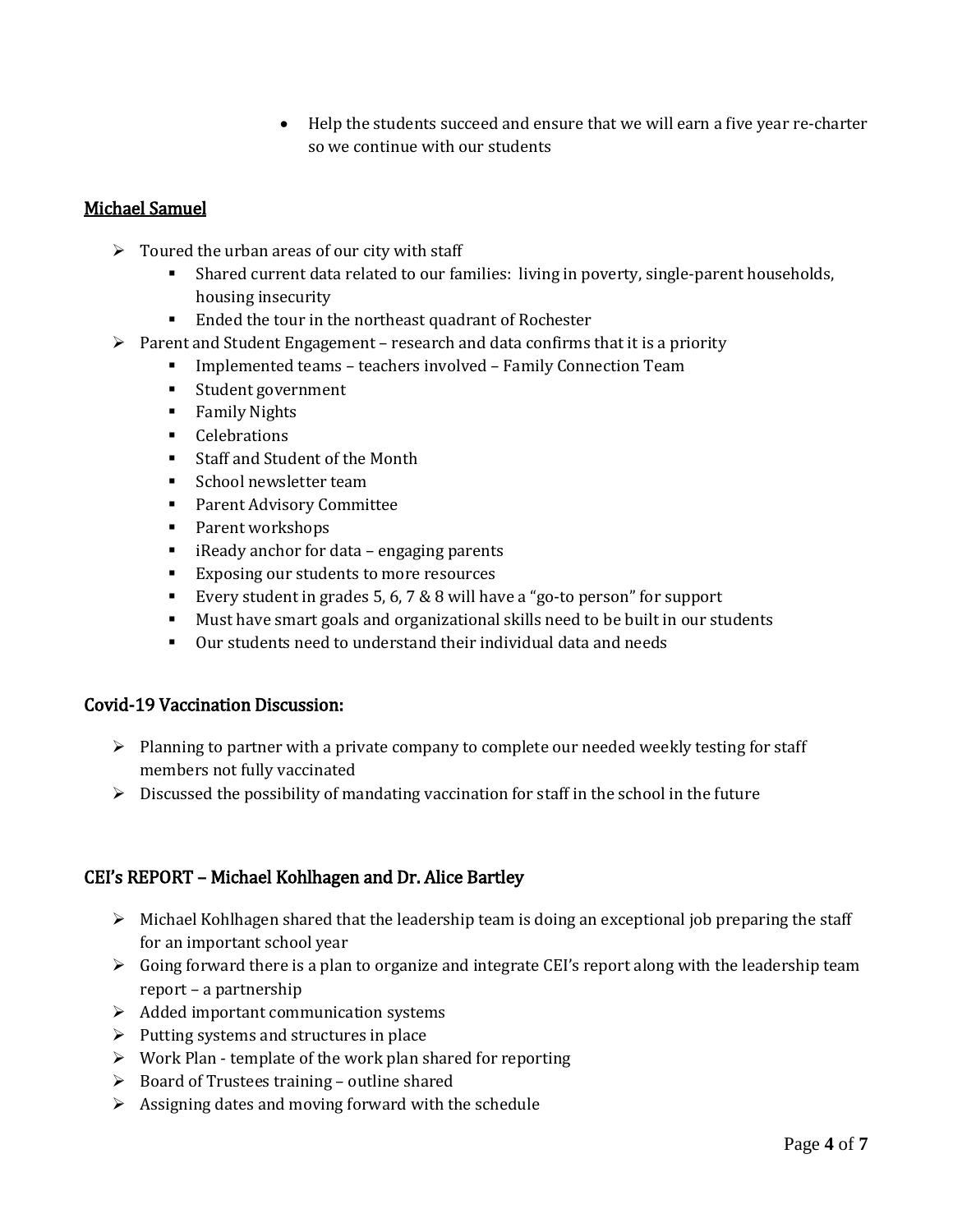- $\triangleright$  Training to begin in September
- $\triangleright$  Training two times per month some digital
- Considering Monday and Wednesday afternoon/evening
- $\triangleright$  To begin after Labor Day
- $\triangleright$  Seeking feedback on topics or adding
- $\triangleright$  New data system separate presentation
- $\triangleright$  New science program special see Amplify

#### Dr. Alice Bartley:

- $\triangleright$  Collaborative work being completed reflecting
	- **Agenda for the retreat**
	- **Summer Institute**
	- **Coming up with a concise document that shows the new programming, reason brought on,** and how we are utilizing
	- Spire BoT will have an overview of the curriculum and how it is being modified and utilized
	- **Extended day services**
	- Afternoon part of the summer school day
	- **Coding**
	- Radical readers program
	- Walls for Change Arts Program
	- E-Sports
	- Data connectivity
	- Recommend running a cycle of data before reviewing the end of October might be a realistic timeframe for a review
	- Coaching and professional development
	- Supporting the coaches coaching cycles side by side
	- Ensuring that the content is being dispensed supporting teachers consistency
	- **Teachers of teachers**
	- Accountability what gets monitored
	- **Customizing**
	- **Calendar and Schedule**
	- Using the Danielson framework modified piece walk through each classroom throughout the day and week – reflective conversations – leadership team to make decisions
	- **Professional Development calendar**
	- **Summer Institute**
	- Surveys leadership team is receiving feedback data composite shared loop back to leadership team and move forward – a cycle
	- Discussing some of the concerns with the staff
	- Flow of the day and addressing some of the pieces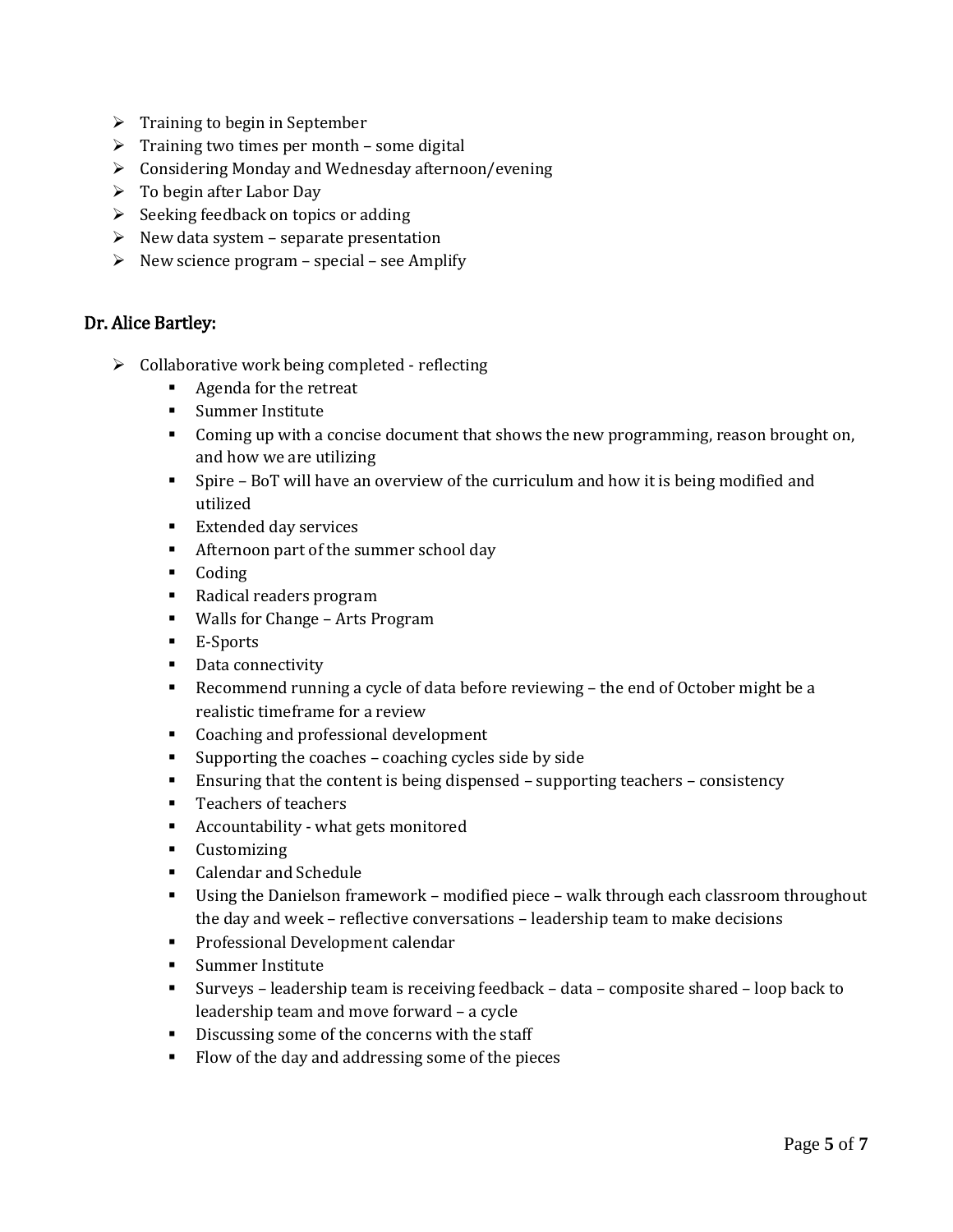### Michael Kohlhagen:

- $\triangleright$  Development team met with Alice and Lynn
	- Putting systems in place moving forward to update the website on a regular basis
	- One day per week to get that work done
	- **Brochure to recruit staff and students**
	- Dates and expectations established
	- Grants and fundraising new platform adopted introduced to team here their own fundraiser page
		- $\checkmark$  Playground as first priority
	- **Foundation funding local and otherwise**
	- Sharing priorities and helping with board networks
	- Grant writing to understand the priorities of the school
	- Support and help school
- $\triangleright$  Web management
	- Enhance understanding of UCCS spread the word
- $\triangleright$  Reporting and Accountability
	- Document will be used for modifications
- $\triangleright$  Education Committee meetings will be video-taped all board members invited and viewing will be available remotely
- $\triangleright$  Special workshops
- $\triangleright$  Mubarak suggested all board members review all of the documents shared by CEI and provide feedback so adjustments can be made

#### TREASURER'S REPORT – Bliss Owen

- $\triangleright$  No report available final numbers are not available from the auditors to date
- $\triangleright$  Auditors will present to the Finance Committee on Tuesday
- $\triangleright$  Will bring to the board for the next meeting

#### GOVERNANCE COMMITTEE REPORT – Miriam Miranda-Jurado

- $\triangleright$  Final evaluation of CEI
	- **Responses received**
	- **I.** Input has been taken into consideration
	- **Informative**
- $\triangleright$  Contract has not been signed to date
	- Made some adjustments and gaps are being addressed
		- $\checkmark$  Solid accountability measures
	- **•** Oversight of the work being done
	- Calendar will be critical board members have professional commitments